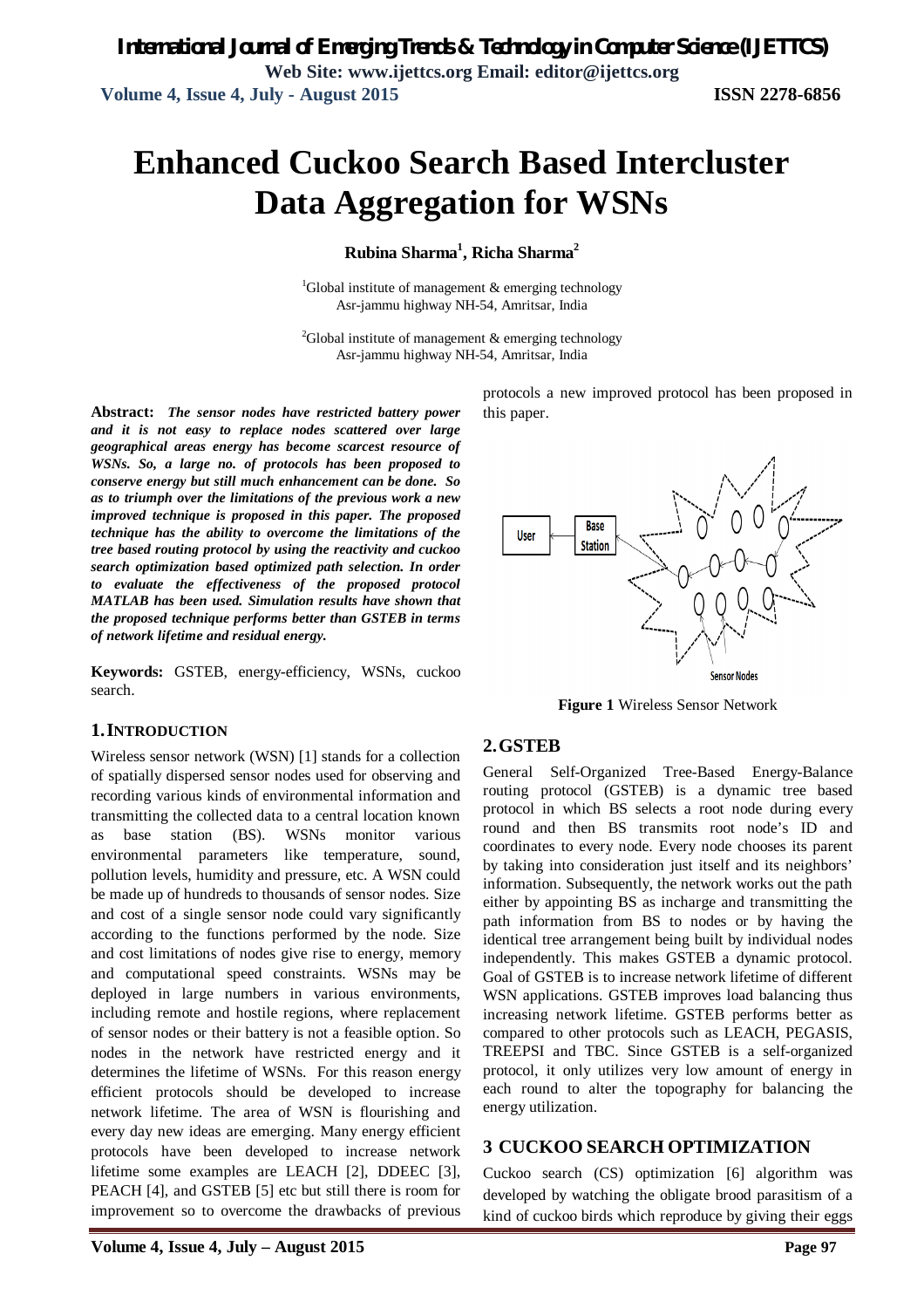### **Volume 4, Issue 4, July - August 2015 ISSN 2278-6856**

in the host birds' nest. Some host birds can create difficulty for such reproductive methods of cuckoo birds by identifying alien eggs existing in its nest and destroying those eggs or leaving its nest and make a new nest somewhere else. Cuckoo search is based on this phenomenon, and is helpful for various optimization problems.

Cuckoo search (CS) uses the following representations:

- 1.Every egg in a nest denotes a solution.
- 2.A cuckoo egg denotes a new solution.
- 3.Motive of cuckoo search optimization is to replace a not-so-good solution in the nests with a new bette solution.

Pseudo-code for cuckoo search optimization

Function:  $f(y)$ ,  $y = (y_1, y_2, y_3, \dots, y_n);$ 

Consider a population of  $n$  host nest at the beginning; WHILE  $(t < max$  gen)

Select a cuckoo arbitrarily (assume, i) and change its solution by levy flights;

Compute its fitness function *F<sup>i</sup>*

[For maximization];  $F_i \alpha f(y_i)$ 

Select a nest from the available nests  $n$  (assume j) at random;

IF  $(F_i > F_j)$  substitute j by the new better solution;

ENDIF

A portion  $(p_a)$  of the worse nests is dumped and new ones constructed;

Nests with best solutions are kept;

Grade the solutions/nests and discover the existing best; Current best solutions proceeds to the next generation; END WHILE

#### **4 LITERATURE SURVEY**

Wendi Rabiner Heinzelman et. al. [2000] [2] have studied communication protocols capable of having considerable effect on the overall energy dissipation of WSNs. From the study it is found out that the existing protocols based on direct transmission, multihop routing, and static clustering possibly will not be suitable for sensor networks so authors have proposed LEACH (Low-Energy Adaptive Clustering Hierarchy) which is a clustering-based protocol that makes use of the randomized rotation of local cluster heads to uniformly dispense the load between the nodes of the WSN. LEACH utilizes local coordination to facilitate scalability and robustness for dynamic networks, and includes data fusion in protocol so as to minimize the quantity of information being sent to sink. Adel Gaafar A.Elrahim et al [2010] [7] have proposed an energy efficient data forwarding protocol named as Energy Aware

Geographic Routing Protocol (EAGRP) for WSNs which increases network lifetime. In EAGRP, nodes are aware of their location as well as energy. Availability of this information at nodes helps to maximize lifetime of the sensor nodes; resulting in increased network lifetime and consequently getting better packet delivery ratio and energy efficiency. This protocol is an efficient routing method for multi-hop WSNs. Simulation results demonstrate that proposed protocol performs better in terms of network lifetime and packet transmission. Brahim elbhiri et al. [2007] [3] have proposed a clustering technique named as Developed Distributed Energy-Efficient Clustering (DDEEC) scheme for heterogeneousWSNs. DDEEC is founded on DEEC protocol in which cluster heads (CH) are selected based upon the initial and residual energy of nodes. This scheme is based on efficient and dynamic altering of the CH election probability. Simulation results demonstrate that proposed protocol improves network lifetime as compared to the Stable Election Protocol SEP & DEEC. M. Aslam et al [2012] [8] have proposed a Centralized Energy Efficient Clustering (CEEC) routing protocol. They have designed the CEEC for three level heterogeneous WSN. CEEC can be applied to the WSNs with multi-level heterogeneity. In CEEC, entire network area is separated into three equivalent sections such that nodes with equal energy are located in same section. CEEC has improved throughput and network lifetime. A.A. khan et. al. [2012] [9] have proposed Heterogeneity-aware Hierarchal Stable Election Protocol (HSEP) with two protocol. In clustering protocols farther the CS is from BS more is the amount of energy consumed during transmission. Proposed protocol is designed to lower the amount of energy consumed during transmission from CH TO BS. Simulation proves that the proposed protocol increases network lifetime and stability period as compared to other protocols. Sangho yi et. al. [2007] [4] have introduced PEACH protocol, which is a power-efficient and adaptive clustering hierarchy protocol for WSNs. PEACH uses the overhearing characteristics of wireless communication and makes clusters that do not have additional overhead and supports adaptive multi-level clustering. PEACH can be used for both location-unaware and location-aware wireless sensor networks. The simulation results show that PEACH considerably improves energy utilization and increases network lifetime**.** Jing yang et. al. [2010] [10] have proposed a protocol for monitoring burst events in a type of reactive wireless sensor networks (WSNs). Proposed protocol is named as multipath routing protocol (MRP) based on dynamic clustering and ant colony optimization (ACO). First of all CH is selected based on a number of parameters, for instance residual energy. Then an improved ACO algorithm is used to look for multiple paths connecting CH to base station. At last the CH dynamically selects a path for data transmission with a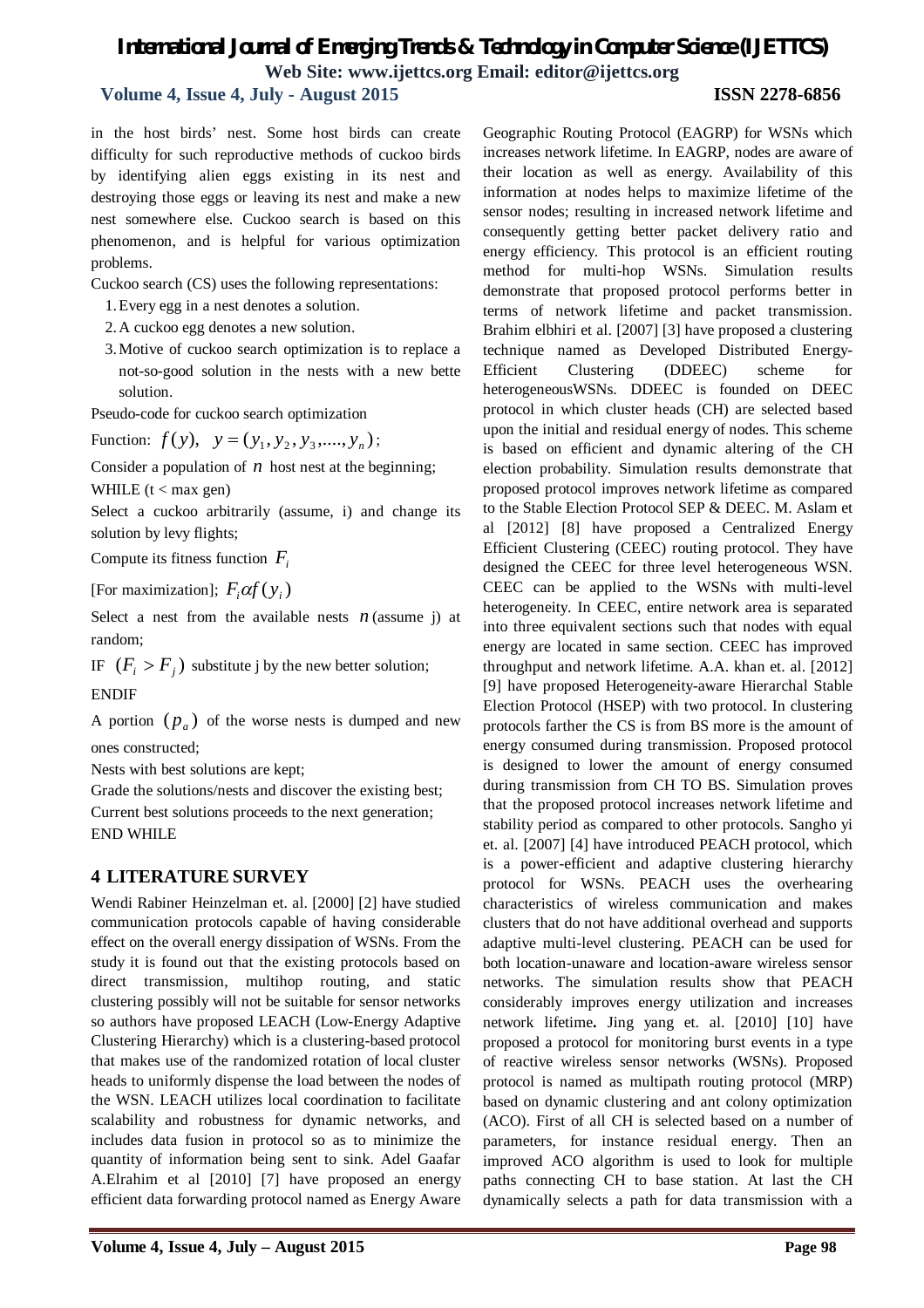#### **Volume 4, Issue 4, July - August 2015 ISSN 2278-6856**

probability that depends upon various path metrics, such as energy utilization. Simulation results prove that MRP can improve network lifetime and load balance amongst nodes thus minimizing average energy utilization**.** Mao ye et al [2005] [11] have proposed a novel energy efficient clustering scheme (EECS) for single-hop wireless sensor networks, more appropriate for the periodical data gathering purposes. This method chooses CH having higher level of remaining energy in an independent style during local radio communication devoid of any iteration even than accomplishing better cluster head distribution; moreover it proposes a novel distance-based method for load balancing in CHs. Simulation demonstrates that EECS improves the network lifetime as compared to protocols such as LEACH and HEED. Chengfa li et al [2005] [12] have considered the hot spots trouble in multihop wireless sensor networks. To deal with the problem, an Energy Efficient Unequal Clustering (EEUC) method for periodical data gathering in wireless sensor networks is introduced. This method divides sensor nodes into irregular sized clusters such that size of the cluster increases with its distance from the sink node. Hence CHs nearer to the BS can save some energy meant for the intercluster data forwarding. Authors have also proposed an energy-aware multihop routing protocol designed for the inter-cluster communication. Simulation results prove that the proposed protocol balances the energy expenditure well between nodes and accomplishes better network lifetime. Anish arora et al. [2004] [13] have proposed a fast local clustering service (FLOC) which forms non overlapping and almost same sized clusters. Clusters are formed in a way that nodes inside unit distance of a CH becomes a part of its cluster, and any node m units away from the CH must not become a part of its cluster. FLOC takes advantage of the double-band character of wireless radio-model and completes clustering in constant time in any network size. Chieh- yih wan et. al [2002] [14] have introduced PSFQ (Pump Slowly, Fetch Quickly), a consistent transport protocol that suits a new category of consistent data applications being developed in WSNs. At present WSNs have a tendency to be application specific and are usually hard-wired to carry out a particular job competently and economically; but now there is a requirement to be skilled to re-task or reprogram collection of sensors in wireless sensor networks on the fly (e.g., during disaster recovery). Because of the application-specific character of WSNs, formation of a single massive transport system that can be optimized for every application is very tough. PSFQ follows a different route and supports a straightforward, robust and scalable transport which can be optimized according to the requirements of a number of reliable data applications. Simulation results demonstrate that PSFQ can perform better than existing techniques (e.g., an idealized SRM scheme) and is very responsive to the different error

conditions faced in wireless sensor networks. Yan yu et al [2001] [15] inspired from the fact that sensor network queries are frequently geographical; an energy efficient routing protocol is proposed. Proposed algorithm transmits a query to the suitable geographical area, with no flooding. The proposed Geographic and Energy Aware Routing (GEAR) algorithm utilizes energy conscious neighbor selection to direct a packet towards the target area and Recursive Geographic Forwarding or Restricted Flooding method to distribute the packet within the destination area.

### **5 PROPOSED PROTOCOL**

Pseudo code for proposed protocol is as follows

- 1.Initialize network;
- 2.Deploy *n* sensor nodes randomly in predefined sensor field;
- 3.Evaluate levels by using GSTEB;
- 4. WHILE  $(CV > HT)$  do;
- 5.Apply cuckoo search optimization on clusters to find the bests route from nodes to sink;
- 6.Evaluate and update energy consumption;
- 7.IF all nodes = dead
- 8.Show network lifetime;
- 9.ELSE
- 10. RETURN to step 3
- 11. ENDIF
- 12. ENDWHILE

#### **6 RESULTS AND DISCUSSIONS**

In order to evaluate the effectiveness of the proposed protocol MATLAB has been used to compare the proposed protocol with GSTEB. We generate a randomly distributed network of 100 nodes in square area 100m\*100m. Then, comparison is drawn between GSTEB and proposed protocol based on four parameters named as first node dead time, half node dead time, last node dead time and residual energy.

**FIRST NODE DEAD: -** Table 1 shows the first node dead evaluation of the GSTEB and the proposed protocol. In the table, it is clearly shown that the proposed protocol performs better as compared to the GSTEB.

**TABLE 1:** First node dead evaluation

| <b>ENERGY</b> | <b>GSTEB</b> | PROPOSED PROTOCOL |
|---------------|--------------|-------------------|
| 0.01          | 15           | 51                |
| 0.02          | 28           | 103               |
| 0.03          | 42           | 171               |
| 0.04          | 56           | 202               |
| 0.05          | 70           | 276               |
| 0.06          | 84           | 313               |
| 0.07          | 97           | 342               |
| 0.08          | 110          | 450               |
| 0.09          | 130          | 470               |
|               | 138          | 508               |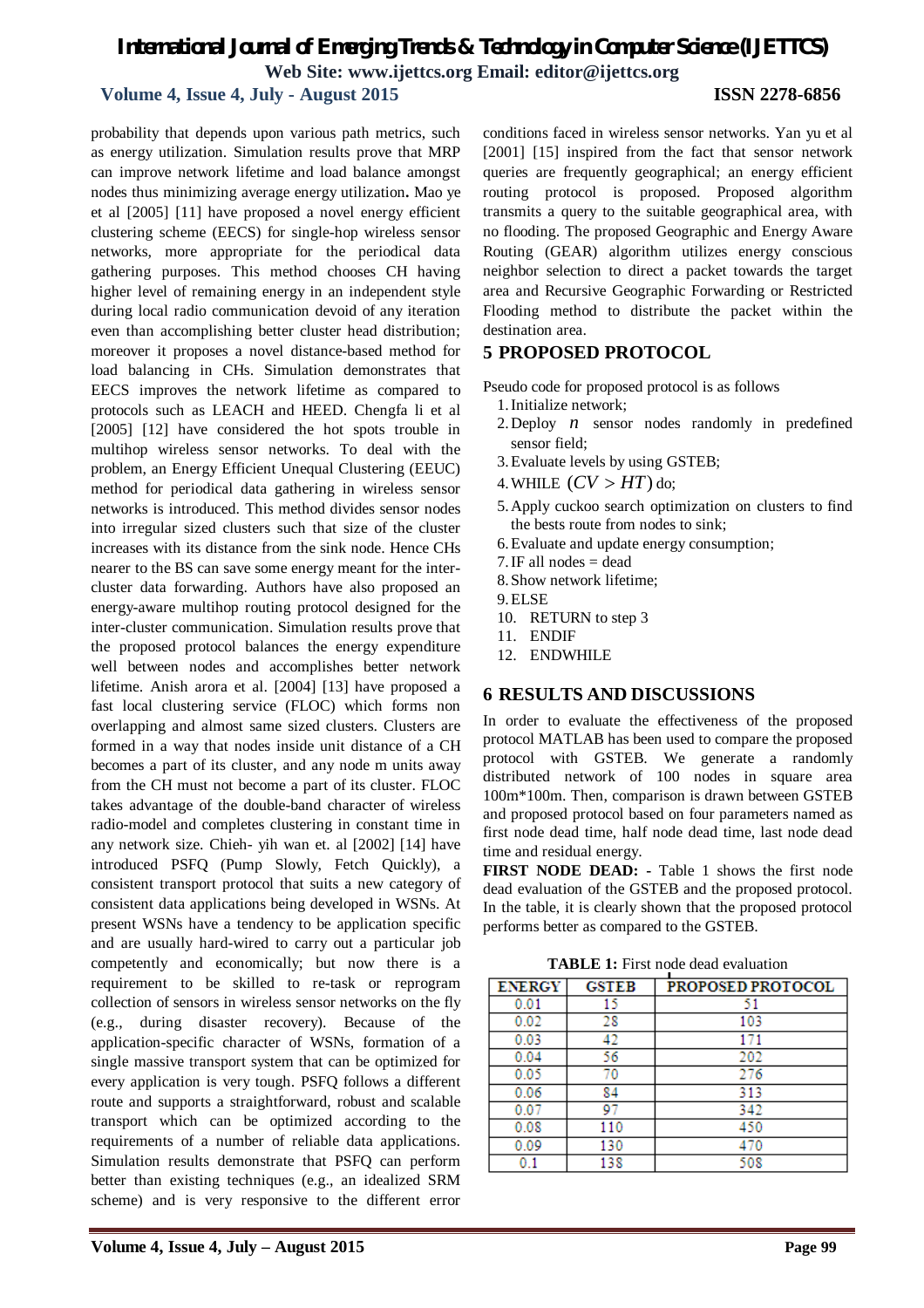**Volume 4, Issue 4, July - August 2015 ISSN 2278-6856**



**Figure 2:** First node dead analysis

Fig 11 is depicting the comparison of proposed protocol with GSTEB in case of first node dead when the initial energy of nodes is changed. X-axis is representing initial energy of nodes. Y-axis is representing the number of rounds. It is clear from the graph that proposed protocol outperforms GSTEB protocol.

**HALF NODE DEAD: -** Table 2 shows the half node dead evaluation of the GSTEB and the proposed protocol. In the table, it is clearly shown that the proposed protocol performs better as compared to the GSTEB.

| <b>TABLE 2:</b> Half node dead evaluation |  |
|-------------------------------------------|--|
|                                           |  |

| <b>ENERGY</b> | <b>GSTEB</b> | PROPOSED PROTOCOL |
|---------------|--------------|-------------------|
| 0.01          | 34           | 76                |
| 0.02          | 62           | 133               |
| 0.03          | 91           | 219               |
| 0.04          | 121          | 287               |
| 0.05          | 156          | 361               |
| 0.06          | 186          | 435               |
| 0.07          | 213          | 497               |
| 0.08          | 245          | 611               |
| 0.09          | 268          | 611               |
| 0.1           | 288          | 722               |



**Volume 4, Issue 4, July – August 2015 Page 100**

Fig 11 is depicting the comparison of proposed protocol with GSTEB in case of half node dead when the initial energy of nodes is changed. X-axis is representing initial energy of nodes. Y-axis is representing the number of rounds. It is clear from the graph that proposed protocol outperforms GSTEB protocol.

**LAST NODE DEAD: -** Table 3 shows the last node dead evaluation of the GSTEB and the proposed protocol. In the table, it is clearly shown that the proposed protocol performs better as compared to the GSTEB.

| <b>TABLE 3:</b> Last node dead evaluation |  |
|-------------------------------------------|--|
|-------------------------------------------|--|

| <b>ENERGY</b> | <b>GSTEB</b> | <b>PROPOSED PROTOCOL</b> |
|---------------|--------------|--------------------------|
| 0.01          | 36           | 82                       |
| 0.02          | 69           | 138                      |
| 0.03          | 99           | 225                      |
| 0.04          | 131          | 299                      |
| 0.05          | 167          | 370                      |
| 0.06          | 199          | 449                      |
| 0.07          | 233          | 520                      |
| 0.08          | 263          | 633                      |
| 0.09          | 288          | 638                      |
| 0.1           | 329          | 742                      |





Fig 11 is depicting the comparison of proposed protocol with GSTEB in case of last node dead when the initial energy of nodes is changed. X-axis is representing initial energy of nodes. Y-axis is representing the number of rounds. It is clear from the graph that proposed protocol outperforms GSTEB protocol.

**RESIDUAL ENERGY: -** Table 4 shows the residual energy evaluation of the GSTEB and the proposed protocol. In the table, it is clearly shown that the proposed protocol performs better as compared to the GSTEB.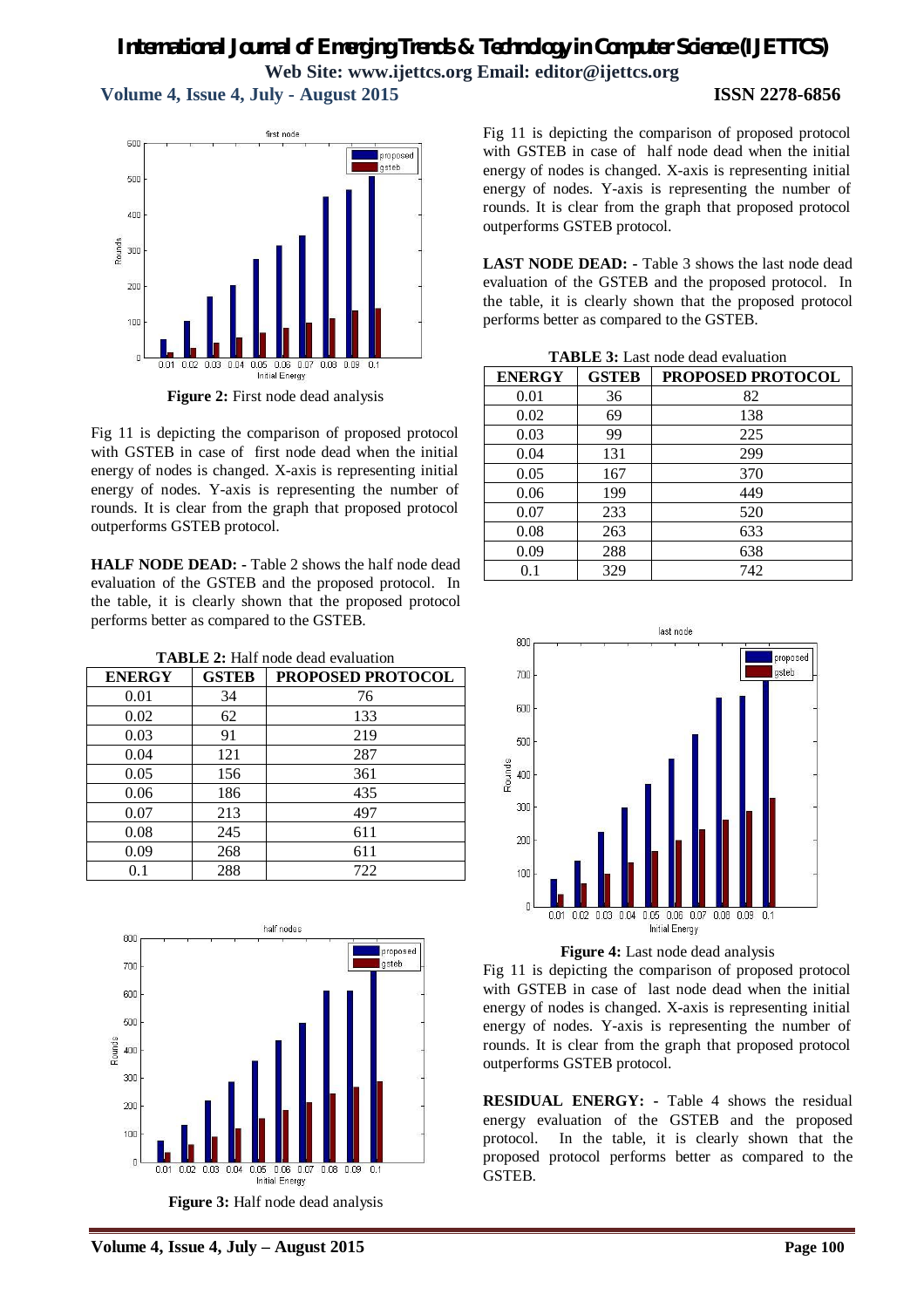# *International Journal of Emerging Trends & Technology in Computer Science (IJETTCS)* **Web Site: www.ijettcs.org Email: editor@ijettcs.org Volume 4, Issue 4, July - August 2015 ISSN 2278-6856**

| Volume 4, Issue 4, July - August 2015 |  |  |  |  |
|---------------------------------------|--|--|--|--|
|---------------------------------------|--|--|--|--|

| <b>TABLE 4: Residual energy evaluation</b> |              |                   |  |
|--------------------------------------------|--------------|-------------------|--|
| <b>ENERGY</b>                              | <b>GSTEB</b> | PROPOSED PROTOCOL |  |
| 0.01                                       | 0.00025      | 0.00046           |  |
| 0.02                                       | 0.00096      | 0.00157           |  |
| 0.03                                       | 0.00217      | 0.00400           |  |
| 0.04                                       | 0.00374      | 0.00717           |  |
| 0.05                                       | 0.00603      | 0.01102           |  |
| 0.06                                       | 0.00869      | 0.01573           |  |
| 0.07                                       | 0.01176      | 0.02102           |  |
| 0.08                                       | 0.01550      | 0.02968           |  |
| 0.09                                       | 0.01948      | 0.03350           |  |
| 0.1                                        | 0.2311       | 0.04359           |  |

networks." InSystem sciences, 2000. Proceedings of the 33rd annual Hawaii international conference on, pp. 10-pp. IEEE, 2000. [3] Elbhiri, Brahim, Rachid Saadane, Sanaa El Fkihi,

- and Driss Aboutajdine. "Developed Distributed Energy-Efficient Clustering (DDEEC) for heterogeneous wireless sensor networks." In I/V Communications and Mobile Network (ISVC), 2010 5th International Symposium on, pp. 1-4. IEEE, 2010.
- [4] Yi, Sangho, Junyoung Heo, Yookun Cho, and Jiman Hong. "PEACH: Power-efficient and adaptive clustering hierarchy protocol for wireless sensor networks." Computer communications 30, no. 14 (2007): 2842-2852.
- [5] Han, Z., Wu, J., Zhang, J., Liu, L., & Tian, K. (2014). A general self-organized tree-based energybalance routing protocol for wireless sensor network.Nuclear Science, IEEE Transactions on, 61(2), 732-740.
- [6] "Cuckoo Search", [Last Visited] 5.May.2015, [ONLINE AVAILABLE]: http://en.wikipedia.org
- [7] Elrahim, Adel Gaafar A., Hussein A. Elsayed, Salwa E. Ramly, and Magdy M. Ibrahim. "An energy aware WSN geographic routing protocol." Universal Journal of Computer Science and Engineering Technology 1, no. 2 (2010): 105-111.
- [8] Aslam, M., T. Shah, Nadeem Javaid, A. Rahim, Z. Rahman, and Z. A. Khan. "CEEC: Centralized energy efficient clustering a new routing protocol for WSNs." In Sensor, Mesh and Ad Hoc Communications and Networks (SECON), 2012 9th Annual IEEE Communications Society Conference on, pp
- [9] Khan, Adnan Ahmed, Nadeem Javaid, Umar Qasim, Zhi Lu, and Zahoor Ali Khan. "HSEP: heterogeneityaware hierarchical stable election protocol for WSNs." In Broadband, Wireless Computing, Communication and Applications (BWCCA), 2012 Seventh International Conference on, pp. 373-378. IEEE, 2012.
- [10]Yang, Jing, Mai Xu, Wei Zhao, and Baoguo Xu. "A multipath routing protocol based on clustering and ant colony optimization for wireless sensor networks."Sensors 10, no. 5 (2010): 4521-4540.
- [11]YeMao, LiCheng, ChenGui Fa, and WuJie Hai. "An energyefficientclusteringschemeinwirelesssensornetw orks." Ad Hoc&SensorWirelessNetworks (tobepublished).
- [12]Li, Chengfa, Mao Ye, Guihai Chen, and Jie Wu. "An energy-efficient unequal clustering mechanism for



**Figure 5:** Residual Energy analysis

Fig 11 is depicting the comparison of proposed protocol with GSTEB in case of residual energy when the initial energy of nodes is changed. X-axis is representing initial energy of nodes. Y-axis is representing the energy in joules. It is clear from the graph that proposed protocol outperforms GSTEB protocol.

# **5 CONCLUSION**

In this paper, a reactivity and cuckoo search based routing protocol for wireless sensor networks has been proposed. Moreover the effectiveness of the proposed protocol has been evaluated using MATLAB. Also the comparison of the proposed technique has been done with the GSTEB protocol based on four parameters named as first node dead time, half node dead time, last node dead time and residual energy. Simulation results have proved that cuckoo search based technique is better than GSTEB protocol.

# **References**

- [1] Akyildiz, I. F., Su, W., Sankarasubramaniam, Y., & Cayirci, E. (2002). "Wireless Sensor Networks: A Survey". Computer networks, 38(4), 393-422.
- [2] Heinzelman, Wendi Rabiner, Anantha Chandrakasan, and Hari Balakrishnan. "Energy-efficient communication protocol for wireless microsensor